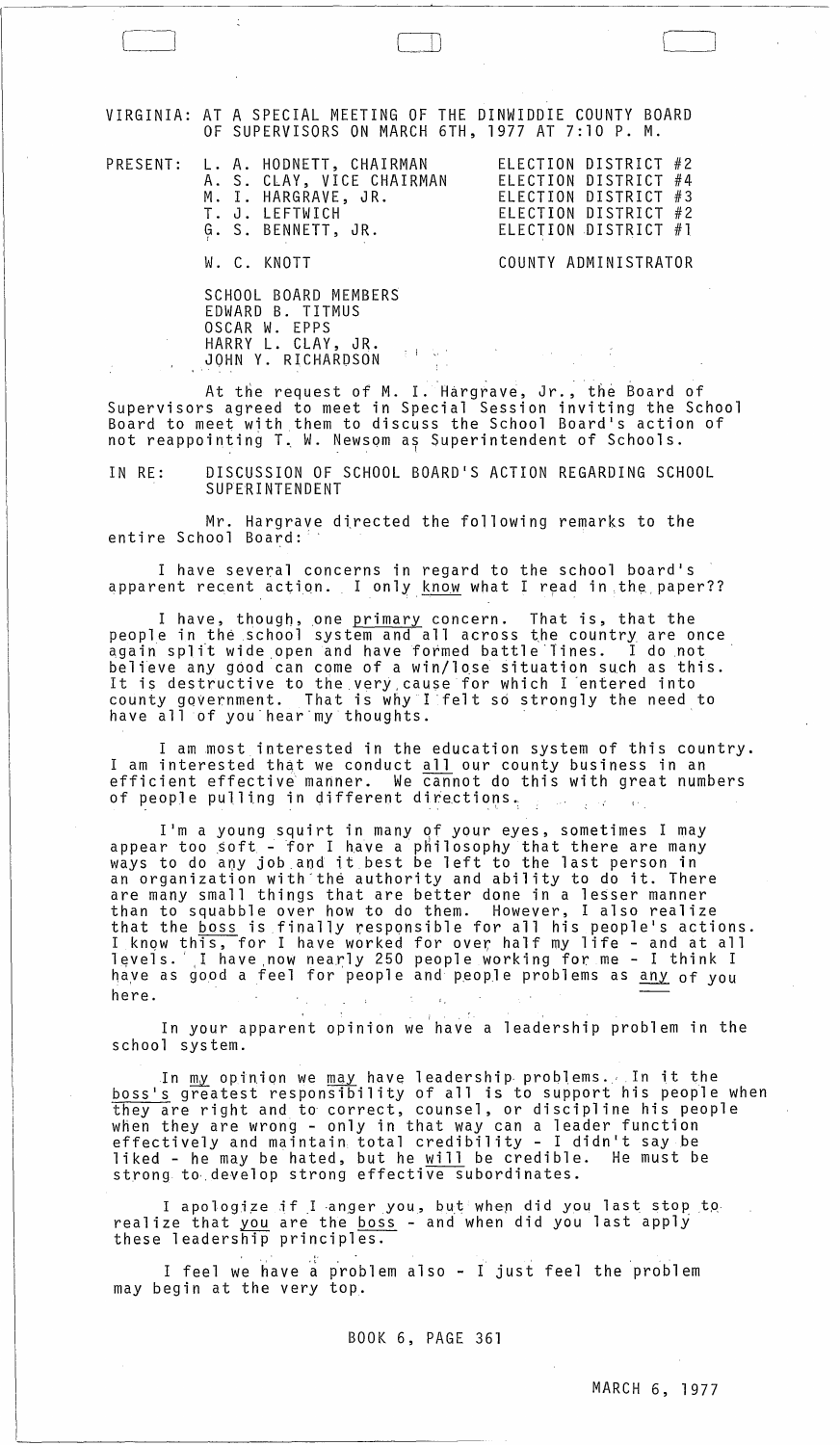I do not mean to sound vehement, but I have said what I really feel. I feel to do less would not be honest with the stakes as large as they are.

We have a county to heal, if it is possible.

I have other remarks to make, but I feel they can only be made in executive session - for they relate to individuals.

Upon completion of Mr. Hargrave's remarks he reiterated the fact that these comments were directed at the entire Board and not to anyone individual.

Mr. Titmus stated that he would like to read, for the Board of Supervisors, now, the statement he was going to read at the School Board meeting this coming Tuesday, March 8th:

Mr. Newsom, Fellow Board Members, Members of the Press, Ladies and Gentlemen:

I feel that the time has come for me to express my personal opinion and give the reason for my personal vote without committing the rest of the members of the Board in any way. I owe it not only to Mr. Newsom, but to those who have called me and have not received an answer to this point. I know full well that any reason that I give must be able to be backed by facts and adequate proof of statements given.

I have been on this Board longer than Mr. Newsom has been Superintendent of our school system; therefore, I have been a part<br>of each appointment, regardless of my vote. I did not vote for Mr. Newsom in 1970, and the minutes of the meeting should reflect this. My reason for not casting a vote for him at that time was strictly that I wanted another person to assume the position. On that basis, I was casting a vote in favor of the person interviewed and there were many that were most qualified, but strictly for the one I wanted to have the job. Selfish motivation or motivations will ruin any system which you have been appointed to represent.

In 1973 the Board unanimously reappointed Mr. Newsom to be our Superintendent. My feelings at the time were that I had not done justice to Mr. Newsom in the past, and I thought as a Christian it was my obligation to vote for him, work with him, and support him 100 percent, even though I know there were personnel problems in the system. In education, as well as any other business, there is the greatest need to have as few personnel problems as possible. To this end, in both this system and my own business, I work to achieve this. I have stressed this to principals and other personnel in our system, but have not seen success accomplished. Many people in our system, but have not seen success accomplished. Many people<br>have accused me of being a Newsom man--meaning that regardless of what Mr. Newsom may say or do I thought it was right.

I will say that when you are Chairman you must cooperate with the Superintendent, least If Mr. Newsom says that I four years to the best of my ability, I think he has failed to recognize cooperation. you fail as Chairman or Board Member. have not cooperated with him in the last

In Dinwiddie County we have  $\widetilde{f}^{p;iso}_{\Gamma}$  to have the necessary, again I say necessary, cooperation existing between Superintendent and other administrative personnel. I do not place the entire blame for this failure upon Mr. Newsom's shoulders. There are administrators that have failed to cooperate with him. My sincere feeling is that this condition will never be corrected as long as Mr. Newsom is Superintendent, and it might not be corrected when our new superintendent<br>takes over. However, if we never try we will never know. I will However, if we never try we will never know. say that after we have received applications, interviewed, and appointed another superintendent if the system does not improve that I will step down not only as Chairman but as a member of this Board.

"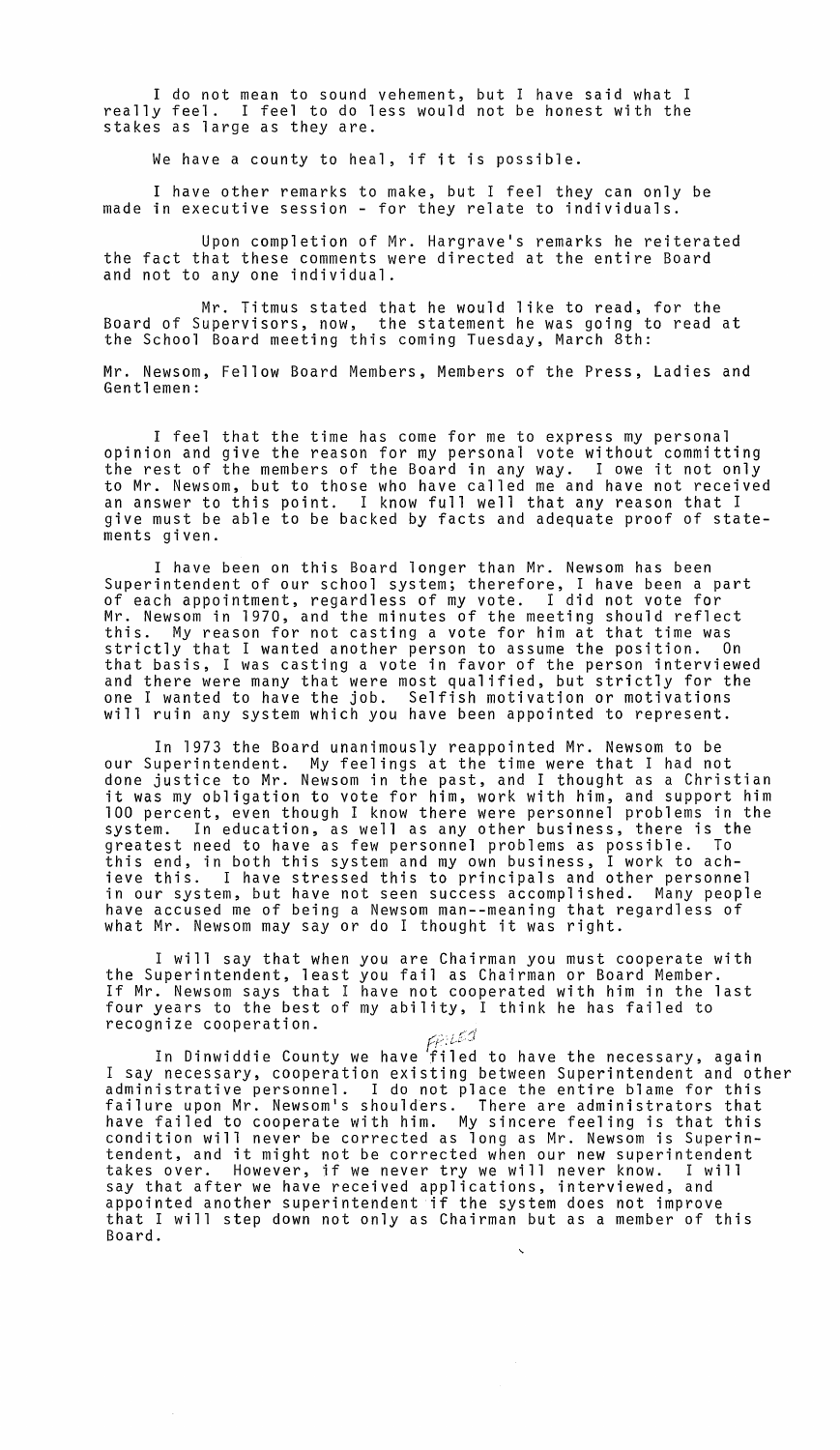I must say that Mr. Newsom is one of the strongest men in the field of finance when it comes to the use of the taxpayers dollar that I have ever known and I regret that we will have his loss in .this area. He is also one of the hardest workers I have ever seen which I admire in anyone; however, I wonder if the willingness to work so hard often makes it difficult for us to adequately delegate responsibil ity.

This decision was not easy to make. It was certainly one that I knew I had to make if I remained on this Board. If I resigned and did not make the decision and face it head on, I would have been less than a man. I must say that my decision is my own and that no one, not even my wife or closest friends, can assume any part of the responsibility for making this decision. I hope that each and everyone of you can appreciate the position that I am in even if *you* do not desire to agree with me.

My deepest desire is that the children of this county, even though they do not come from equal environments, may be able to receive an equal education. We have some of the best educators in our country right here in Dinwiddie, but I am also afraid we have some of the poorest. The Superintendent who comes has a great challenge facing him as well as the Board; but may we face it not thinking about whether or not a person working at Southside is the wife of the Chairman--we can't do anything to her because she is Mr. Titmus ' wife. If she is not doing her job as she should, let her go home and put someone in her place that can do the job. Look at each individual as to their job performance and not as to who she or he is.

I promise this group that I will vote for the person to be Superintendent whom I feel to be most qualified to fill the position not the one who is a resident of this county unless I know he is the best that I have interviewed.

My prayer to Almighty God is that all will do their very best to make Dinwiddie County School System the best in the State of Virginia and one that all will want their children to be attending.

## IN RE: EXECUTIVE SESSION

Upon motion of Mr. Hargrave, seconded by Mr. Leftwich, Mr. Hargrave, Mr. Leftwich, Mr. Clay, Mr. Bennett, Mr. Hodnett, voting "aye", the Board moved into Executive Session at 7:25 P. M. The Board returned to Open Session at 8:05 P. M.

## IN RE: ADJOURNMENT

Upon motion of Mr. Hargrave, seconded by Mr. Leftwich, Mr. Hargrave, Mr. Leftwich, Mr. Clay, Mr. Bennett, Mr. Hodnett, voting "aye", the meeting adjourned at 8:05 P. M.

ATTEST

Loie a House

## BOOK 6, PAGE 362

MARCH 6, 1977

 $\Box$